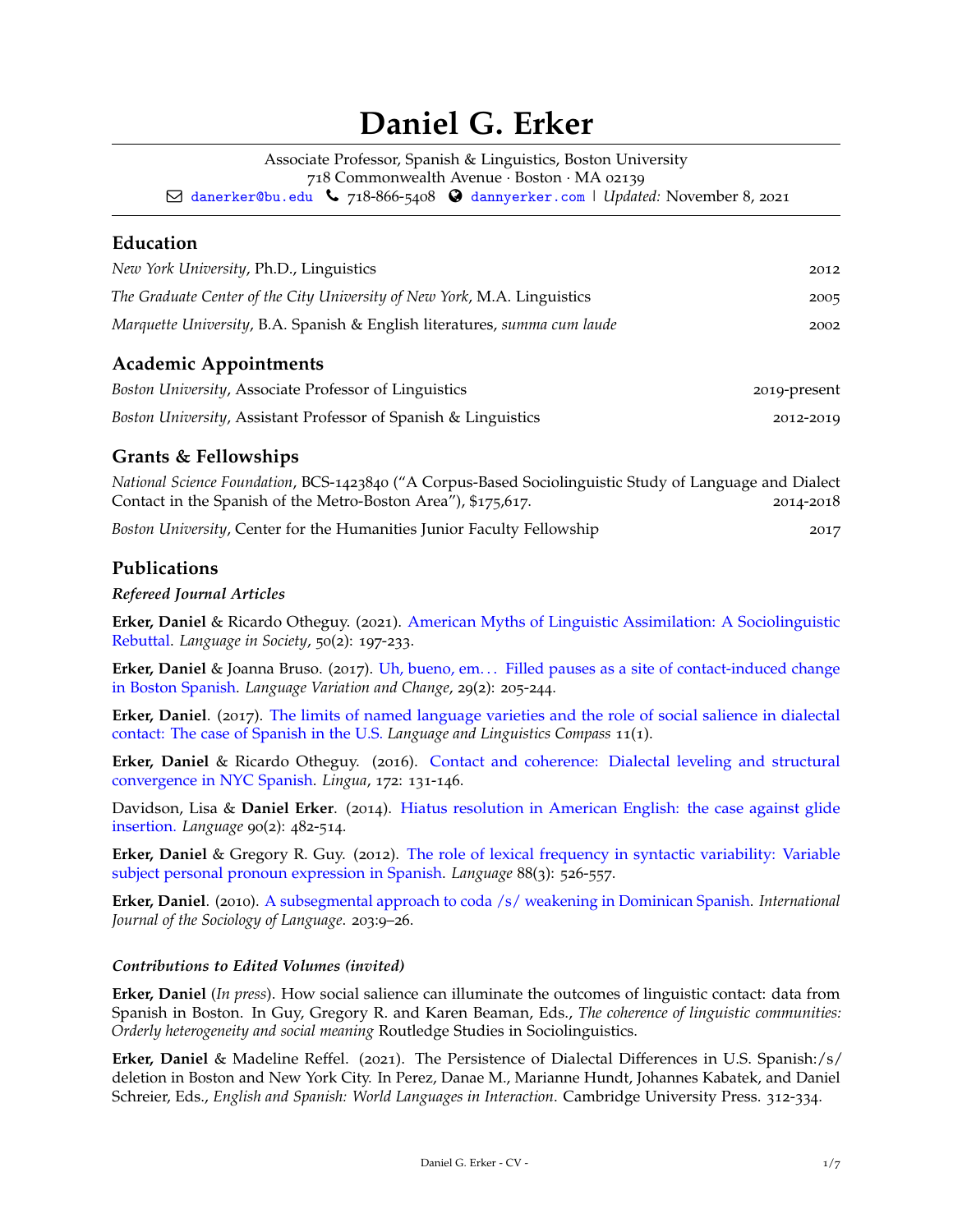**Erker, Daniel** & Madeline Reffel. (2021). Describing and analyzing variability in Spanish /s/: A case study of Caribbeans in Boston and NYC. In *Sibilants in Spanish: diachronic and sociolinguistic analysis*. Nuñez, Eva, Ed. Routledge. 131-163.

**Erker, Daniel**, Eduardo Ho-Fernández, Ricardo Otheguy, & Naomi Shin. (2017). Continuity and change in Spanish among Cubans in New York: A study of placement of subjects of finite verbs. In Cuza, Alejandro, Ed., *Cuban Spanish Dialectology: Variation, Contact and Change*, Georgetown University Press. 63-82

Lapidus Shin, Naomi & **Daniel Erker**. (2015). The Emergence of structured variability in morphosyntax: Childhood acquisition of Spanish subject pronouns. In Carvalho, Ana Maria, Orozco, Rafael, and Lapidus Shin, Eds., *Subject Pronoun Expression in Spanish: A Cross-dialectal perspective*, Georgetown University Press. 171-191.

#### *Refereed Proceedings*

**Erker, Daniel**. (2017). [Contact, Co-Variation, and Sociolinguistic Salience: What Mr. Rogers Knows about](https://repository.upenn.edu/pwpl/vol23/iss2/9) [Language Change.](https://repository.upenn.edu/pwpl/vol23/iss2/9) *University of Pennsylvania Working Papers in Linguistics* 23(2): 68-77.

**Erker, Daniel**. (2012). [Of categories and continua: relating discrete and gradient properties of sociophonetic](https://repository.upenn.edu/pwpl/vol18/iss2/3) [variation.](https://repository.upenn.edu/pwpl/vol18/iss2/3) *University of Pennsylvania Working Papers in Linguistics* 18(2):11-19.

#### *Contributions to Handbooks (refereed)*

Otheguy, Ricardo, Naomi Lapidus Shin, & **Daniel Erker**. (*In Press*). On the idiolectal nature of linguistic contact: Spaniards in contact with Nahuas and Yorubas in the New World. *Handbook of Language Contact*. In Mufwene, Salikoko & Anna María Escobar, Eds., Cambridge University Press.

**Erker, Daniel**. (2018). Sociolinguistic approaches to dialectal, sociolectal, and idiolectal variation in the Hispanophone world. *The Cambridge Handbook of Spanish Linguistics*. In Geeslin, Kimberly, Ed., Cambridge University Press. 529-562.

**Erker, Daniel**. (2018). Spanish dialectal contact in the United States. *Routledge Handbook of Spanish as a Heritage/Minority Language*. In Potowski, Kimberly, Ed., Routledge. 269-283.

#### *Edited Volumes*

Lapidus Shin, Naomi & **Daniel Erker** Eds. (2018). [Questioning theoretical primitives in linguistic inquiry.](http://dx.doi.org/10.1075/sfsl.76) *Papers in honor of Ricardo Otheguy*. John Benjamins.

## **Presentations**

#### *Refereed Papers*

**Erker, D.** (2021). Filled pauses and the conservative contours of contact-induced change - Data from Spanish in Boston. *New Ways of Analyzing Variation 49*, Austin, TX. October 20-24.

Guy, G., Orozco, R., and **Erker, D.** (2021). Homogeneity and heterogeneity in null subjects: A cross-linguistic and cross-community comparison. *New Ways of Analyzing Variation 49*, Austin, TX. October 20-24.

**Erker, D.** (2019). Is lexical frequency overrated? *New Ways of Analyzing Variation 48*, Eugene, OR. October 9-11.

Waughtal, D., **Erker, D.** (2018). Nosotros somos de la ciudad y hablamos muy diferente. *Hispanic Linguistics Symposium*, Austin, TX. October 25-27.

**Erker, D.** (2018). Assimilation and Acquisition Failure – A Comparative Variationist test of two hypotheses about U.S. Spanish. *New Ways of Analyzing Variation 47*, New York City. October 18-21.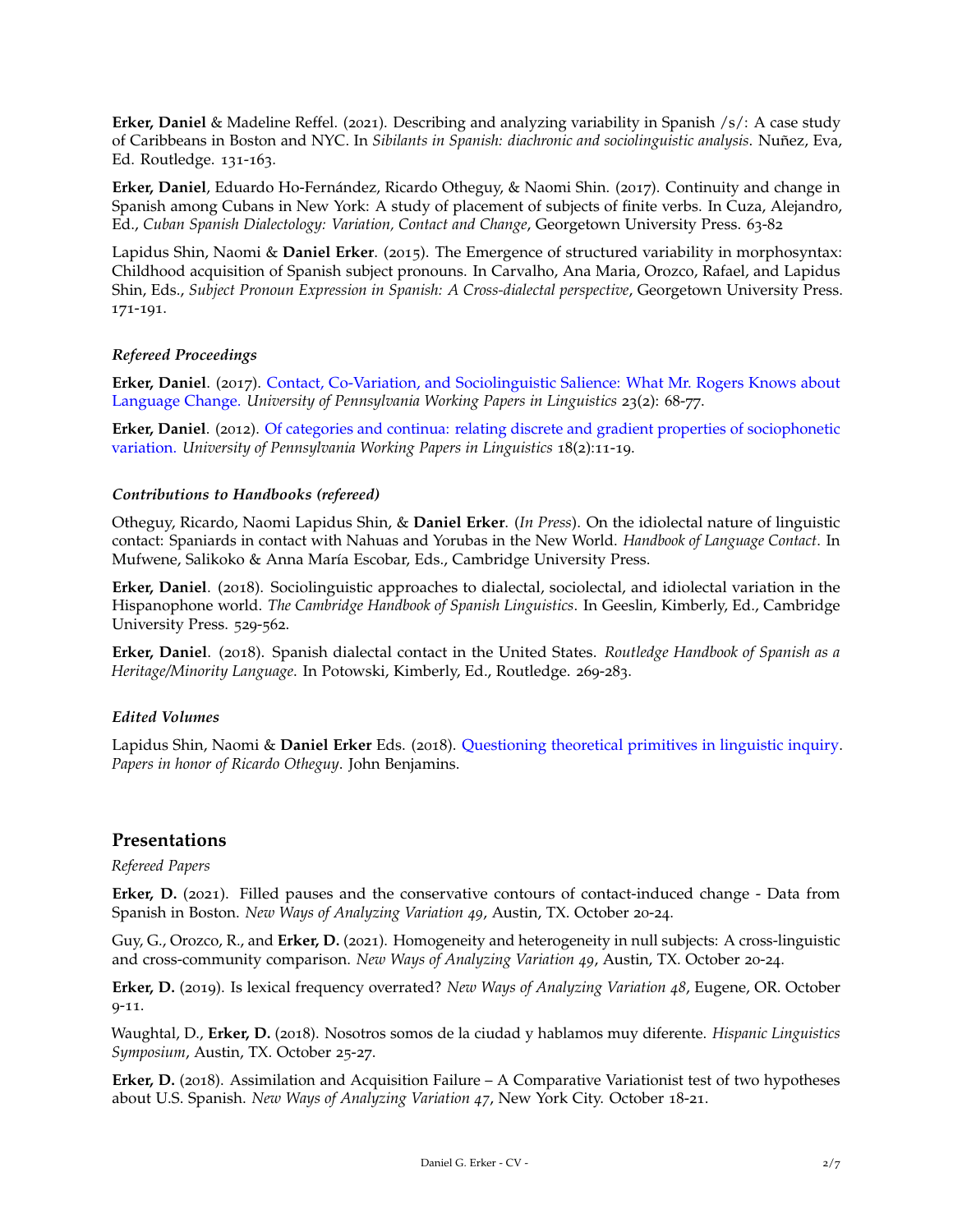**Erker, D.** (2018). Will greater ethnic diversity challenge the hegemony of English in the United States? Spanish speakers in NYC & Boston suggest otherwise. *9th International Workshop on Spanish Sociolinguistics*, Queens College, The City University of New York. April 5-7.

**Erker, D.**, Reffel, M. (2018). Dialectal persistence in U.S. Spanish: Lenition of syllable-final /s/ in Boston and NYC. *92nd Annual Meeting of the Linguistic Society of America*, Salt Lake City, UT. January 4-7.

**Erker, D.**, Reffel, M. (2017). The persistence of dialectal differences in U.S. Spanish: /s/ weakening in Boston and NYC. *New Ways of Analyzing Variation 46*, Madison Wisconsin. November 2-5.

**Erker, D.** (2016). Contact, convergence, and covariation: What Mr.Rogers knows about language change. *New Ways of Analyzing Variation 45*, Vancouver, British Columbia, November 3-6.

**Erker, D.** (2016). Social salience as a determinant of contact-induced change: The view from Spanish in the United States. Colloquium on Dialectal variation, contact and change: Historical and non-historical approaches, organized by Israel Sanz-Sánchez. *Hispanic Linguistics Symposium*, Georgetown University, October 7-9.

**Erker, D.**, Bruso, J. (2016). Filled pauses as sites of variation and barometers of contact-induced change in Boston Spanish. *90th Annual Meeting of the Linguistic Society of America*, Washington, D.C. January 6-10.

**Erker,D.**, Otheguy, R., Lapidus Shin, N. (2015). The order and expression of subjects among first and second generation Cubans in the United States. *25th Conference on Spanish in the United States*, City College CUNY. March 26.

**Erker,D.**, Bruso, J. (2014). Umm. . . Filled pauses as sites of variation and barometers of contact-induced change. *Hispanic Linguistics Symposium*, Purdue University. October 15.

**Erker, D.**, (2013). Twin trends in nascent language change: Morphosyntactic and phonological evidence of an emerging NYC Spanish. *New Ways of Analyzing Variation 42*, University of Pittsburgh and Carnegie Mellon University. October 17-20.

**Erker, D.** (2011). Change in Progres/s/: Phonological Evidence for the Convergence of Regional Dialects in the Spanish of NYC. *Hispanic Linguistics Symposium*, University of Georgia. October 6.

Davidson, L., **Erker, D.**. (2011). Hiatus in American English: Experimental evidence for and against resolution. *87th Annual Meeting of the Linguistic Society of America*, Boston. January 3-6.

**Erker, D.** (2011). Of Categories and Continua – Discrete and Gradient Properties of Socio-Phonetic Variation. *New Ways of Analyzing Variation 40*, Georgetown University. November 2-5.

**Erker, D.** (2010). A closer look at subject pronouns in the Spanish of New York City: Frequency of use and contact-induced change at the individual verb level. *Hispanic Linguistics Symposium*, Indiana University, Bloomington. October 14-17.

**Erker, D.**, Rohena-Madrazo, M. (2010). Socially conditioned sub-phonemic differences in variable fricative production in Spanish. *Hispanic Linguistics Symposium*, Indiana University, Bloomington. October 14-17.

**Erker, D.**, Guy, G. (2010). Exemplar Theory and variable syntax: how lexical frequency conditions subject pronoun use in Spanish. *New Ways of Analyzing Variation 39*, University of Texas-San Antonio. November 4-6.

Blake,R., Cavallaro, M., Coggshall, E., **Erker, D.**, Taylor, M. (2009). New York City English: Perceptual Dialectology and Research Design. *17th Annual Meeting of the American Dialect Society*, San Francisco. January 8–10.

**Erker, D.** (2005). The Role of Morphological Ambiguity as a Constraint on Subject Pronoun Expression in the Spanish of New York City. *New Ways of Analyzing Variation 34*, New York University, October 20-23.

Otheguy, R., **Erker, D.** (2005). Initial Stages and Apparent Changes in the Variable Use of Subject Personal Pronouns in the Spanish of New York. *New Ways of Analyzing Variation 34*, New York University, October 20-23.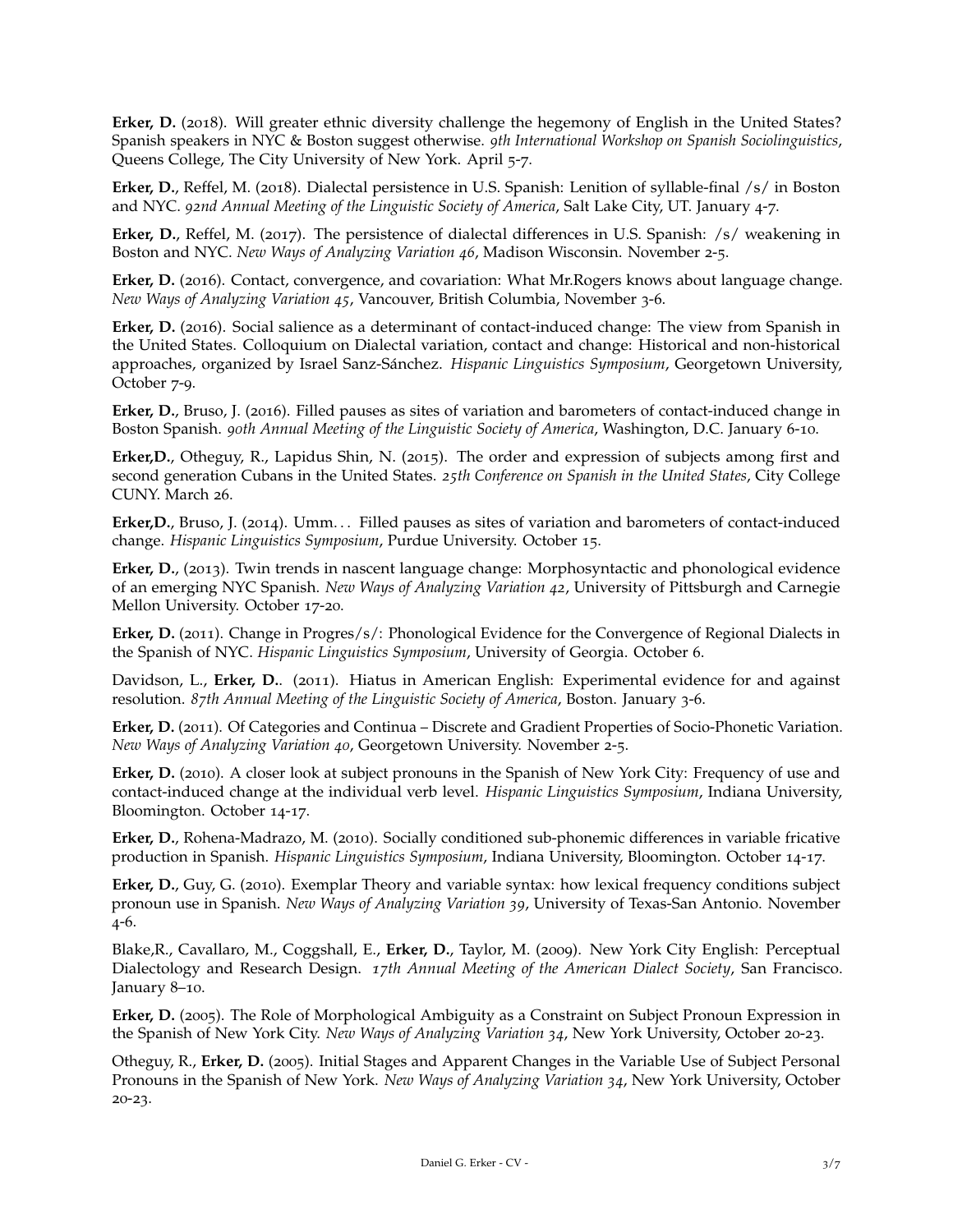**Erker, D.** (2005). Why Do Bilinguals Borrow? A Case for Rethinking Simplification and Overgeneralization. *20th Conference on Spanish in the US/Spanish in Contact with Other Languages*, University of Illinois at Chicago, March 24.

#### *Refereed Posters*

Myler, N., **Erker, D**. (2016). Combinatorial Variability and the Final-over-Final Constraint in Quechua-Spanish Contact. *90th Annual Meeting of the Linguistic Society of America*, Washington, D.C. January 6-10.

**Erker, D.**, Bruso, J. (2015). Could the road to schwa be paved by /a/? Filled pauses as sites of variation and barometers of contact-induced change in Boston Spanish. *New Ways of Analyzing Variation 44*, Toronto, Ontario. October 22-25. 2015.

**Erker, D.**, Otheguy, R. (2015). Closing the generation gap: How speaker-level behavior can illuminate contact data. *New Ways of Analyzing Variation 44*, Toronto. October 22-25.

Lapidus Shin, N., **Erker, D**. (2013). The acquisition of a variable grammar: Evidence from Spanish morphosyntax. *38th Annual Boston University Conference on Language Development*, Boston. November 1-3.

#### *Invited Talks & Colloquia*

**Erker, D**. (2021). How Social Salience can Illuminate the Outcomes of Linguistic Contact: Data from Spanish in Boston. University of Illinois Urbana-Champaign, Department of Spanish and Portuguese. March 4.

**Erker, D**. (2019). First-Year Student Outreach Project, closing ceremony speaker. Boston University. August 30.

**Erker, D**. (2019). American Myths of Linguistic Assimilation. Center for Language Science, Penn State University. September 27.

**Erker, D**. (2018). Stability in the Speech Community: Why speaking Spanish in the U.S. isn't a zero-sum game. Department of Classical and Modern Languages and Literature, Texas Tech University. September 26.

**Erker, D**. (2018). From the *"polyglot boarding house"* to the *RAISE Act* – America's past and present suspicion of multilingualism. Linguistics Program, Princeton University. April 4.

**Erker, D**. (2018). Spanish in the U.S. and American myths of linguistic (non-)assimilation – A Variationist rebuttal. The Annual Hispanic and Lusophone Studies Symposium and the Annual Congress on Hispanic and Lusophone Linguistics (OSUCHiLL). *Keynote Speaker*. Ohio State University. March 30.

**Erker, D**. (2017). Language is a Bridge not a Barrier. *8[th Annual TEDx Conference Middlebury College](https://www.youtube.com/watch?v=uz6fDb4dv2w)*. November 11.

**Erker, D**. (2016). Islands of Dialectal Persistence in a Sea of Structural Convergence: Mapping Contact Outcomes in Spanish in Boston. Department of Languages, Literatures, and Cultures, University at Albany, State University of New York. December 13.

**Erker, D**. (2016). Assessing linguistic change among Spanish speakers in New York City and Boston. *Spanish and English in Interaction Symposium*, University of Zurich, June 27-29.

**Erker, D**. (2015). How and why do languages change? Insights from Spanish in Boston. *35th Annual Darwin Festival*, Salem State University. February 12.

Otheguy, R., **Erker, D**. (2015). Conversaciones en el Observatorio: Boston vs. New York, Spanish in Big Cities, *Instituto Cervantes at Harvard University.* May 6.

Silva-Corvalán, C., Parra M. L., **Erker, D**. (2014). Conversations in the Observatorio: Bilingual Language Acquisition. *Instituto Cervantes at Harvard University.* November 6.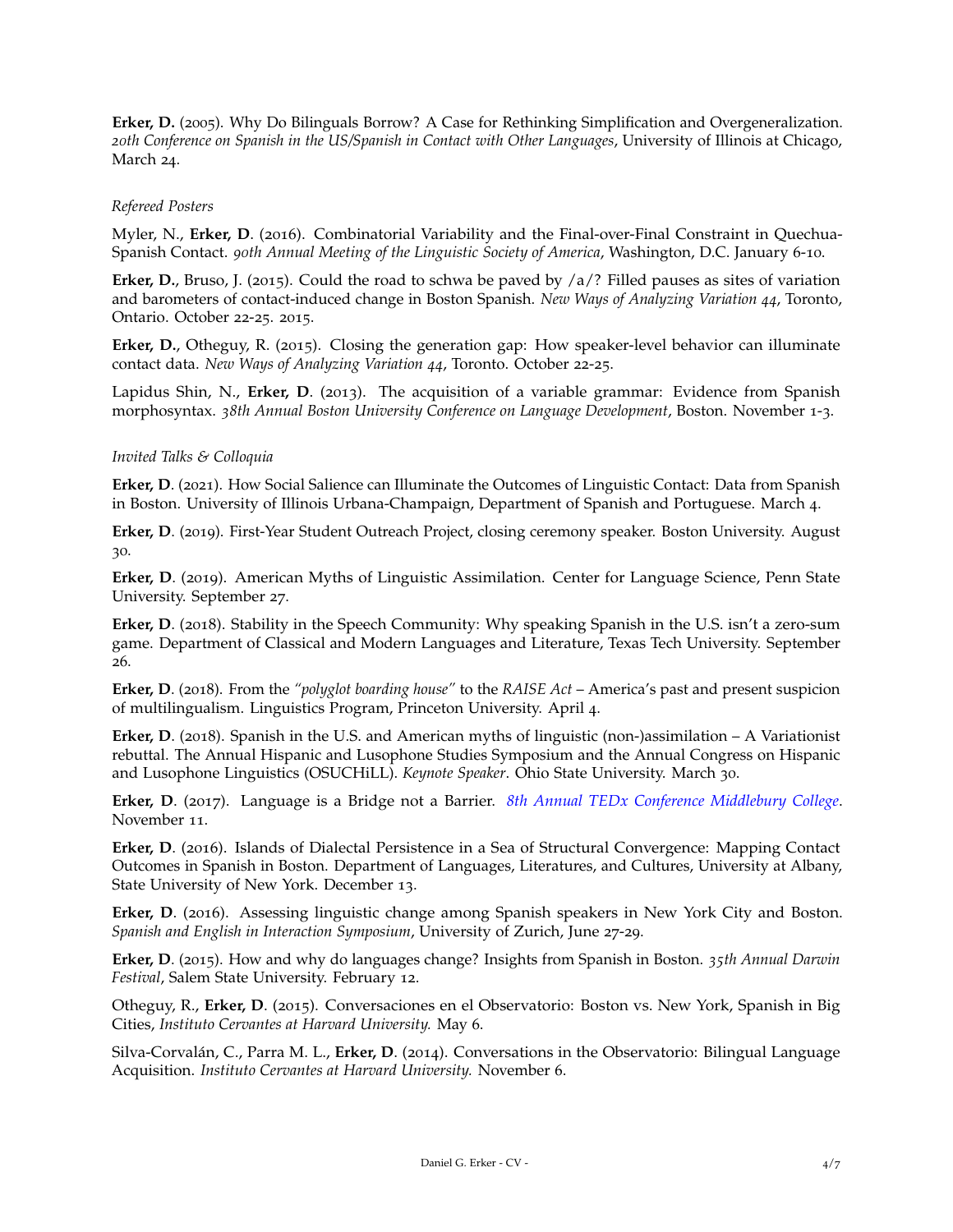**Erker, D**. (2014). Language and Dialect Contact in the Spanish of Boston. *Annual meeting of the Massachusetts Association of Teachers of Speakers of Other Languages*. May 9.

**Erker, D**. (2014). Twin trends in nascent language change: Morphosyntactic and phonological evidence of an emerging NYC Spanish. *International workshop on Dialect Coherence*, Meertens Instituut, Amsterdam. January 16-17.

**Erker, D.** (2010). Re-thinking the sociolinguistic analysis of variable coda /s/ weakening: an instrumental acoustic phonetic approach. *Research Institute for the Study of Language in Urban Society Research Forum.*

# **Teaching**

*The Sounds of Spanish* (CAS LX 383 / GRS LX 683 / CAS LS 507) undergraduate/graduate. - Fall 2012, 2013, 2014, 2015, 2016, Spring 2018.

*The Structure of Spanish* (CAS LX 384 / GRS LX 684 / CAS LS 508) undergraduate/graduate. - Spring 2013, 2014, 2015.

*Spanish in the United States* (CAS LX 381 / GRS LX 681/ CAS LS 420) undergraduate/graduate. - Fall 2013.

*Languages in Contact* (CAS LX 345 / GRS LX 645) undergraduate/graduate. - Fall 2014.

*Language Race and Gender* (CAS LX 342 / GRS LX 642) undergraduate/graduate, approved *BU Hub* course. - Fall 2016, Spring 2014, 2019.

*Language Variation and Change* (CAS LX 346 / GRS LX 646) undergraduate/graduate, approved *BU Hub* course. - Spring 2020

*Quantitative Methods in Linguistics* (GRS LX 795) graduate.

- Spring 2018, 2019, 2020

*Mutant Tongues* (KHC RS 104) freshman seminar Boston University Kilachand Honors College. - Spring 2015, Fall 2015.

*Language and Music* (CAS LX 120) undergraduate, approved *BU Hub* course.

- Fall 2019 (co-taught with Charles Chang)

# **Advising**

*Graduate Research Supervision*

2017-2018. Deborah Waughtal. "Nosotros somos de la ciudad y hablamos muy diferente: A sociophonetic case study of intra-speaker variation in Spanish coda /s/ and /theta/ production" *submitted in satisfaction of requirements for the M.A. in Applied Linguistics*. Boston University.

2016-2017. Lauren Gerrish. "F-zero of Spanish in Boston: A sociolinguistic study of fundamental frequency in the speech of Salvadorans and Spaniards in Boston" *submitted in satisfaction of requirements for the M.A. in Applied Linguistics*. Boston University.

2016-17. Nina Hrebenko. "An Exploration of Rhythm in a Spanish-English Contact Setting" *submitted in satisfaction of requirements for the M.A. in Applied Linguistics*. Boston University.

2015-16. Kendra Dickinson. "*¡Mira, te dice vos!* A study of pronominal variation in the Spanish of Salvadorans in the Greater Boston Area" *submitted in satisfaction of requirements for the M.A. in Applied Linguistics*. Boston University.

2014-15. Joanna Bruso. "Eh, Bueno, Um. . . A Sociolinguistic Investigation of Spanish Filled Pauses in a Contact Environment" *submitted in satisfaction of requirements for the M.A. in Applied Linguistics*. Boston University.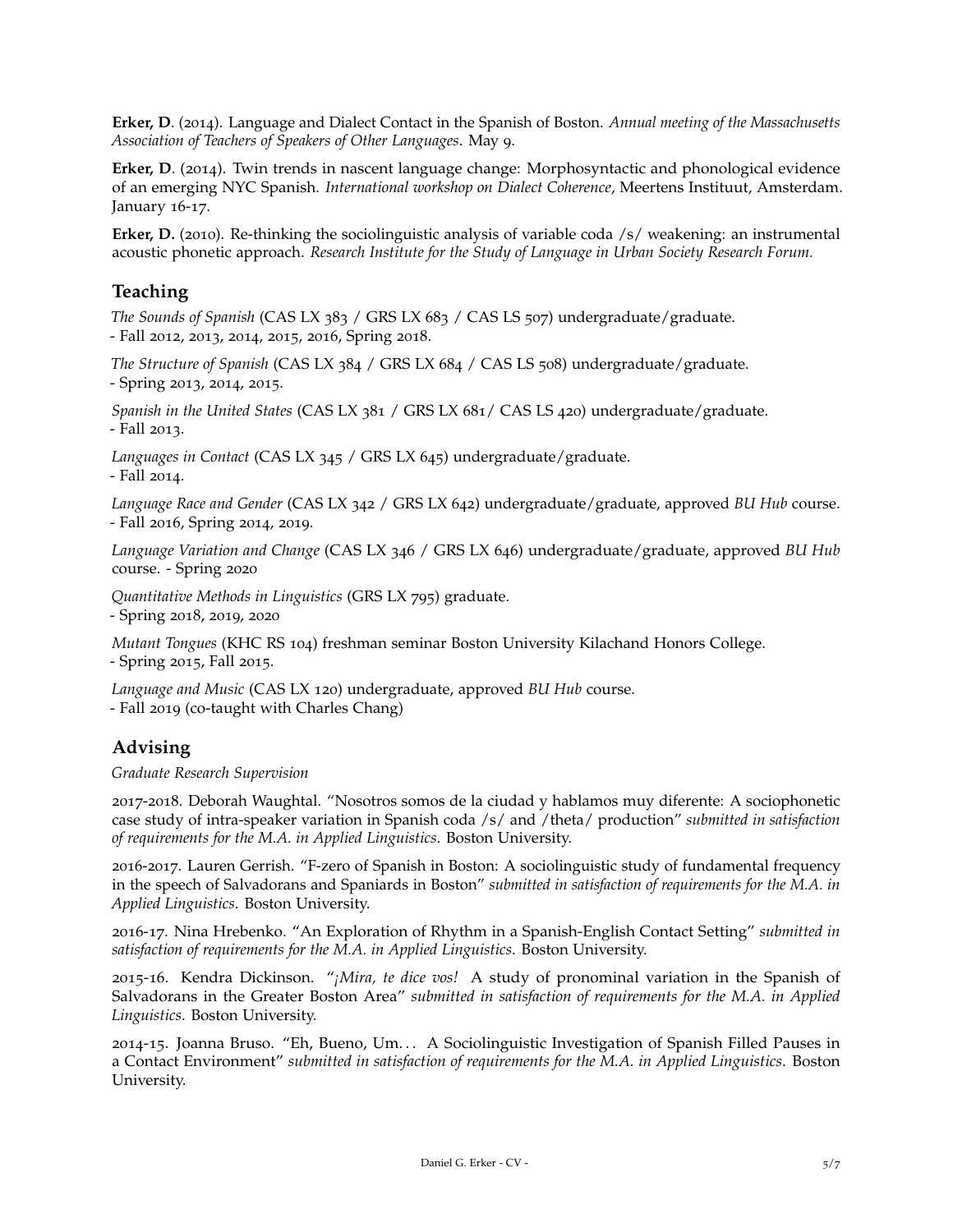#### *Undergraduate Supervision and Mentoring*

2020-2021. Natalie Swiacki. "Does morphology compensate for variable phonology? – A casestudy of Spanish subject pronoun use in the context of /s/ deletion". *Keystone Project* faculty advisor. Boston University Kilachand Honors College.

2017-2018. Rachel Poppe. "Reawakening a Sleeping Language: The Wampanoag and Their Linguistic Revolution". *Keystone Project* faculty advisor. Boston University Kilachand Honors College.

2017-18. Madeline Reffel. "A sociolinguistic study of the variation in production of the sound /s/ by Puerto Ricans and Dominicans in the Boston area." Faculty mentor, *Boston University Undergraduate Research Opportunities Program*.

2016-17. Rachel Poppe. "Contact-induced linguistic innovation in Spanish in Boston". Faculty mentor, *Boston University Undergraduate Research Opportunities Program*.

2014-15. Alison Parker. "Traditional Japanese Purity: Elders and the Indexicality of English Loanwords". *Keystone Project* faculty advisor. Boston University Kilachand Honors College.

2014-15. Tre Pina. "Navigating the linguistic borderlands between AAVE and Gay Speech". Faculty mentor, *Boston University Undergraduate Research Opportunities Program*.

2013-14. Emma Temkin. "A Sociolinguistic Study of Language and Dialect Contact among Salvadorans in the Metro Boston Area". Faculty mentor, *Boston University Undergraduate Research Opportunities Program*.

## **Service**

*To the Department and University*

2019-2020 *Academic Conduct Committee*. Boston University College of Arts and Sciences.

2019 *Committee member*: Chair Search Committee, Boston University Department of Linguistics.

2018-2020 *Director of Graduate Admissions*. Boston University program in Linguistics.

2016 (Fall) *Director of Graduate Studies*. Boston University program in Linguistics.

2015 *Search Committee member*: Lecturer in Spanish, Boston University Spanish program.

2013 *Search Committee member*: Assistant Professor of Linguistics (two positions), Boston University program in Linguistics.

2013-2020 *Admissions committee member*: Boston University Graduate Programs in Applied Linguistics/Linguistics.

2012 *Committee member*: Initiative to revise Spanish major, Boston University Spanish program.

#### *To the Discipline*

2014–present **6 grant proposal reviews** for: *National Science Foundation* (3 doctoral dissertation and 2 full proposals), *Marsden Fund* (full proposal).

2012–present **50+ journal manuscript reviews** for: *Bilingualism: Language and Cognition*, *Corpus Linguistics and Linguistic Theory*, *Hispanic Studies Review*, *International Journal of Bilingualism*, *Laboratory Phonology*, *Language and Linguistics Compass*, *Language Variation and Change*, *Linguistics and Education*, *Linguistic Approaches to Bilingualism*, *Sociolinguistic Studies*, *Spanish in Context*, *Studies in Hispanic and Lusophone Linguistics*, *Studies in Second Language Acquisition*, *Verba*.

2012–present **2 book proposal reviews** for: *Georgetown University Press*, *Yale University Press*.